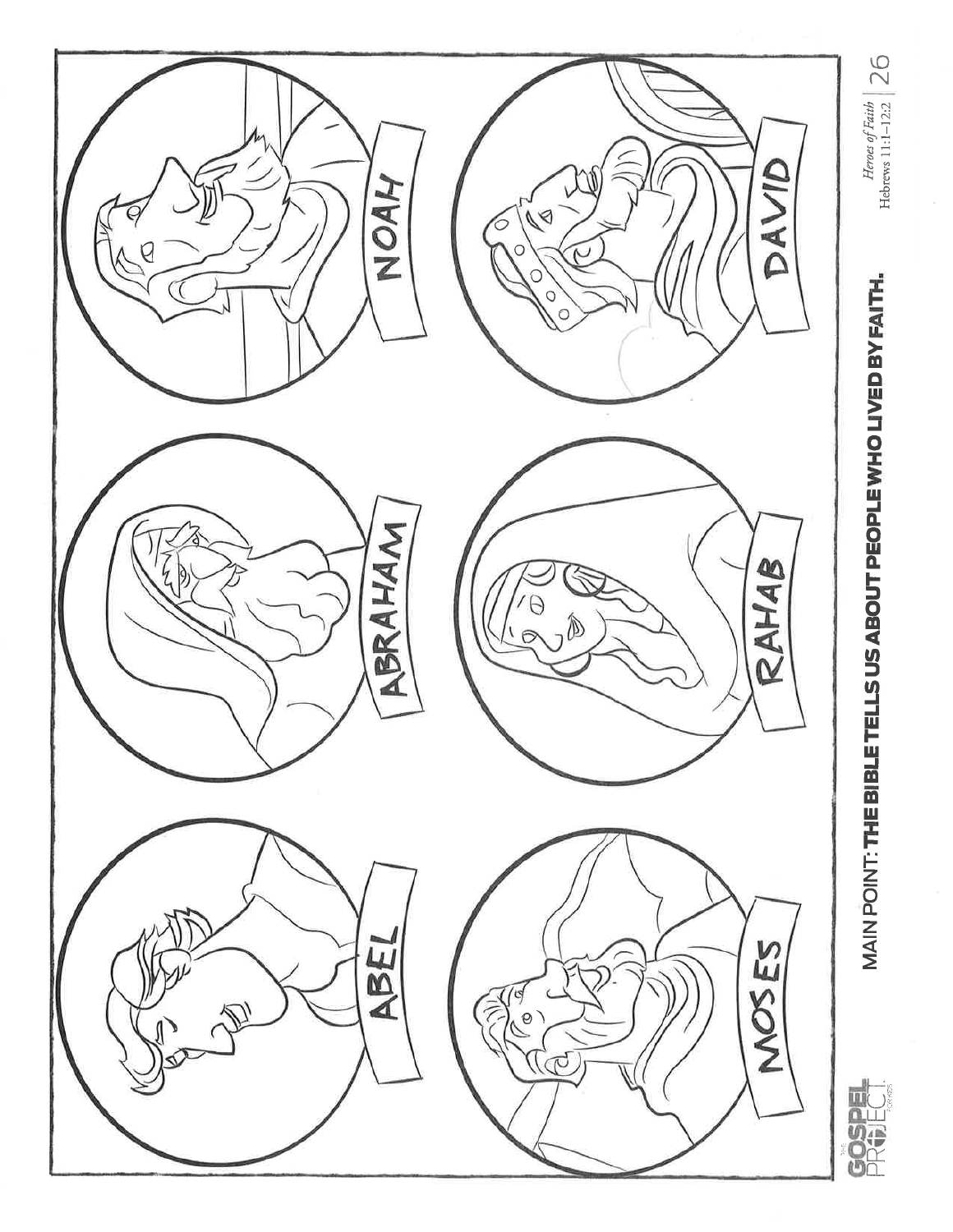# **FOUNDATIONS OF FAITH: SAVING FAITH**

### **Hebrews 11 & Romans 4**



#### **Across**

- 2. Faith is a free \_\_\_\_\_\_ from God.
- 4. \_\_\_\_ the Messiah came according to the promises of God.
- 5. Even when Abraham was very old and his wife unable to bear \_\_\_\_\_\_\_, Abraham still believed God.
- 7. God promised Abraham that his descendants would be as numerous as the \_\_\_\_ in the sky.

### Down

- 1. Abraham believed God, and it was counted to him as
- 3. By grace you are saved through \_\_\_\_. (Genesis 24:27).
- 6. By faith we understand that the universe was created by the \_\_\_\_ of God.

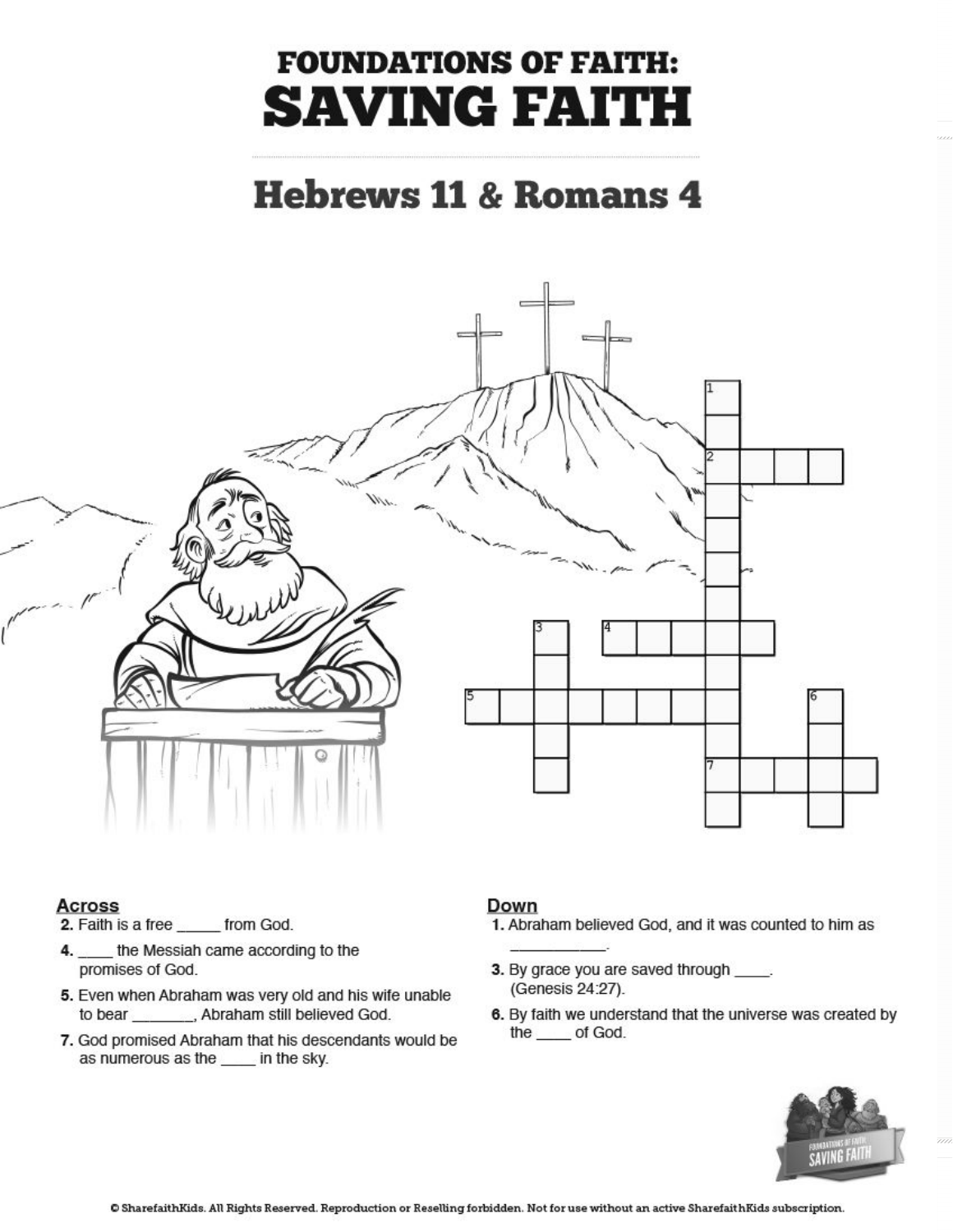

- Noah
- Moses
- David
- Daniel
- \_\_\_ Paul (Sha'ul)
- Yeshua
- \_\_\_\_ Joseph
- Abraham
- Samson
- Esther

**UNAULUMENTE** 

1. Lived in the kingdom of Persia. Helped save the Hebrews from destruction. 2. Anointed by Samuel as king of Israel. Fought the giant Goliath and won. 3. A Nazarite. Helped saved the Israelites from the Philistines. 4. Grew up a prince in Egypt. Asked Pharaoh to free the Hebrews and later led them out of Egypt. 5. Born in Bethlehem. The Savior of Israel. 6. Was a Pharisee, Became a follower of Yeshua. Traveled around Asia Minor teaching people about Yeshua the Messiah. 7. Left his family in Haran and moved to Canaan. Married Sarah. Had a son named Isaac. 8. Sold into slavery by his brothers. Thrown into prison in Egypt. Later became a ruler of Egypt. 9. Followed Yahweh's instructions and built an Ark. Survived the great flood. 10. Taken prisoner to Babylon. Became chief of the Magi. Thrown into the lion's den and survived.



FOR MORE FREE BIBLE RESOURCES AND TEACHER PACKS INCLUDING COLORING PAGES, WORKSHEETS, QUIZZES AND MORE VISIT OUR WEBSITE AT: WWW.BIBLEPATHWAYADVENTURES.COM